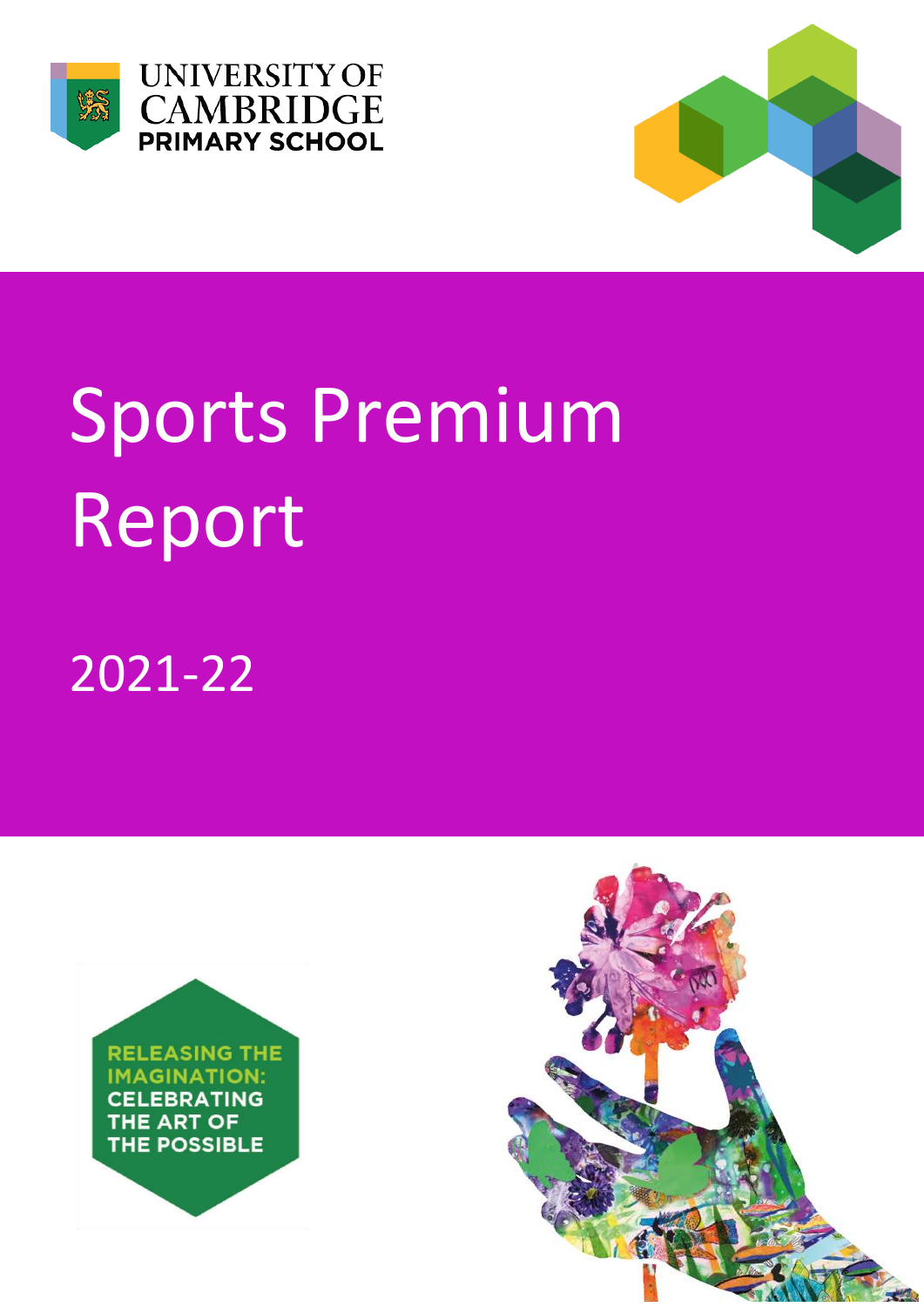

| Total number of pupils in Years 1 to 6      | 446                                                               |
|---------------------------------------------|-------------------------------------------------------------------|
| <b>Sports Fixed Grant</b>                   | £16000                                                            |
| Amount of sports Grant received             | £4460 (£10 per non-reception pupil recorded at January<br>census) |
| Total amount received                       | Total) £20,460                                                    |
| Total amount carried forward from 2019-2020 | £0                                                                |

| Key achievements to date until July 2021                                                                                                                                                                                                                                                                                                                                                                                                                                                                                                                                                                                                                                                                                                                                                                                                                                                                                                                                                                                                                                                                                                                                                                                                                                                                                                                                                                                                                                                                                                                                                                                                                                                                                                                                                                                                                                                                                                                                                                                                                                                                                                                                                                                                                                                                                                                                                                                                                                                                                                                                                                                                                                                                                                                                                                                                                                                                                                                                                                                                                                                                                                                                                                                                                                                                                                                        | Areas for further improvement and baseline evidence of need:                                                                                                                                                                                                                                                                                                                                                                                                                                                                                                                                                                                                                                                                                                                                                                                                                                                                                                                                                                                                                                                                                                                                                                                                                                                                                                                                                                                                                                                                                                                                                                                                                                                                                             |
|-----------------------------------------------------------------------------------------------------------------------------------------------------------------------------------------------------------------------------------------------------------------------------------------------------------------------------------------------------------------------------------------------------------------------------------------------------------------------------------------------------------------------------------------------------------------------------------------------------------------------------------------------------------------------------------------------------------------------------------------------------------------------------------------------------------------------------------------------------------------------------------------------------------------------------------------------------------------------------------------------------------------------------------------------------------------------------------------------------------------------------------------------------------------------------------------------------------------------------------------------------------------------------------------------------------------------------------------------------------------------------------------------------------------------------------------------------------------------------------------------------------------------------------------------------------------------------------------------------------------------------------------------------------------------------------------------------------------------------------------------------------------------------------------------------------------------------------------------------------------------------------------------------------------------------------------------------------------------------------------------------------------------------------------------------------------------------------------------------------------------------------------------------------------------------------------------------------------------------------------------------------------------------------------------------------------------------------------------------------------------------------------------------------------------------------------------------------------------------------------------------------------------------------------------------------------------------------------------------------------------------------------------------------------------------------------------------------------------------------------------------------------------------------------------------------------------------------------------------------------------------------------------------------------------------------------------------------------------------------------------------------------------------------------------------------------------------------------------------------------------------------------------------------------------------------------------------------------------------------------------------------------------------------------------------------------------------------------------------------------|----------------------------------------------------------------------------------------------------------------------------------------------------------------------------------------------------------------------------------------------------------------------------------------------------------------------------------------------------------------------------------------------------------------------------------------------------------------------------------------------------------------------------------------------------------------------------------------------------------------------------------------------------------------------------------------------------------------------------------------------------------------------------------------------------------------------------------------------------------------------------------------------------------------------------------------------------------------------------------------------------------------------------------------------------------------------------------------------------------------------------------------------------------------------------------------------------------------------------------------------------------------------------------------------------------------------------------------------------------------------------------------------------------------------------------------------------------------------------------------------------------------------------------------------------------------------------------------------------------------------------------------------------------------------------------------------------------------------------------------------------------|
| School Games Gold award achieved for the second year<br>$\bullet$<br>Further evidence base collected towards Platinum School Games Award.<br>New equipment purchased to both enrich lessons, supporting skill development (yoga, athletics, and table tennis) and lunchtime provision, enabling<br>$\bullet$<br>greater variety of sporting activities at lunchtime.<br>The school has purchased the REAL legacy Physical education program to support the long-term vision of the school to create positive relationships with<br>physical activity for all our children.<br>Professional development opportunities for all staff provided by the Create development Jasmine programme.<br>$\bullet$<br>Implemented new sporting extra-curricular activities and clubs including a running technique and training club, health and fitness club morning clubs,<br>$\bullet$<br>health and fitness breakfast clubs.<br>KS1 and KS2 rotational nurture group run by Premiere to target least active pupils for additional 30minutes per week<br>$\bullet$<br>Whole school PD opportunities for staff and children to experience new sports led by experts e.g. morning boxing club for staff, breakfast fitness and<br>nutrition class with children<br>Engaged a high percentage of children in extracurricular sporting and physical activity every week.<br>$\bullet$<br>Professional development courses and sessions attended by a number of staff for Yoga, rugby, running, Forest School Outdoor Adventurous Activities.<br>$\bullet$<br>Staff big pedal charity bike event<br>$\bullet$<br>175 children have attended a sport club this year, which is 46.1% of children in yr1-6.<br>$\bullet$<br>Data suggests pupils have made very good progress in P.E.<br>$\bullet$<br>278 children have attended extra curricular clubs throughout the school year.<br>South Cambs Sports Partnership subscription for academic year and Professional Development attended by staff throughout the year.<br>$\bullet$<br>2 members of staff have attended 3 full days professional development (REAL legacy). 2.12, 7.12<br>$\bullet$<br>2 year Premium Membership access to Create programmes and relevant resources. In addition continuous development opportunities for whole school.<br>$\bullet$<br>Collaborate with Cambridgeshire Sports Partnerships for specific enrichment opportunities $\rightarrow$ Play leaders training, Sporting Athlete enrichment days: BMX<br>and Skipping workshops<br>Develop regular opportunities for students to participate in in house tournaments (healthy living and physical activity week daily mile competition<br>$\bullet$<br>(19/10/2020, dance competition 30/11/20, skipping week 19-23.04).<br>Strengthen partnerships for young people into community activities clubs (links in the community) $\rightarrow$ Squash in Summer 2, Cricket in Summer 1 and 2<br>$\bullet$<br>Continue to increase skill development and opportunities informed by pupil voice (what sports do the children want to learn?). (Pupil Voice Questionnaire<br>$\bullet$<br>completed w/c 19/10/2020, 2/12/20).<br>Questionnaire completed on new sports children would like.<br>$\bullet$<br>Actives Lives survey (Year 1 and Year 3)<br>Identification of least active girls. Active Play through storytelling lunchtime club. | Introduce a number of new sports especially in EYFS, KS1<br>(Frisbee, archery, hurdling and golf). (use pupil voice<br>questionnaire to direct this).<br>Increase participation and variety of extracurricular clubs<br>$\bullet$<br>Consolidate practice over the next few years to ensure we<br>$\bullet$<br>have a strong evidence base for the Platinum School Games<br>award. (Not happening due to COVID but documents<br>available to support evaluation of practice)<br>70% of children at age related expectation.<br>$\bullet$<br>Early identification of 'least-active' and supporting morning<br>$\bullet$<br>intervention. Children to continue providing guidance and<br>support to increase participation in a number of available<br>activities. Provision of nurture groups for more vulnerable<br>children. → PE nurture groups, Active Play through<br>Storytelling morning fitness groups<br>Further strategies implemented through adult provision to<br>$\bullet$<br>ensure life-long movement habit are developed earlier<br>(healthy living and physical activity week-19/10/2020),<br>home support through Jasmine, PACE curriculum<br>Continue expanding mindfulness and yoga resources in<br>$\bullet$<br>support of children's mental health, Staff led yogasessions<br>(whole school yoga morning 19/10/2020, 7.12.20, .b course<br>4 members of staff).<br>The school is expanding to become a large primary school -<br>$\bullet$<br>further equipment and expertise is required to maintain<br>early successes with regards to sport and club uptake<br>$\rightarrow$ after school clubs provision<br>Continue to draw on evidence of best practice from the<br>$\bullet$<br>Primary P.E and Sports Premium Report 2019. |

## **COVID-19 adaptations:**

- Weekly fitness sessions for kids on YouTube channel to promote staying active by teachers and Premier team.
- Use of yoga materials for online videos led by class teacher.
- Due to COVID-19 swimming, this year has not been able to take place. Swimming will restart within the next school year and include Years 4 and 5.
- PACE curriculum and timetable outdoor timetable.
- Skipping ropes purchased to promote outdoor exercise.
- Pe focus on classroom blogs.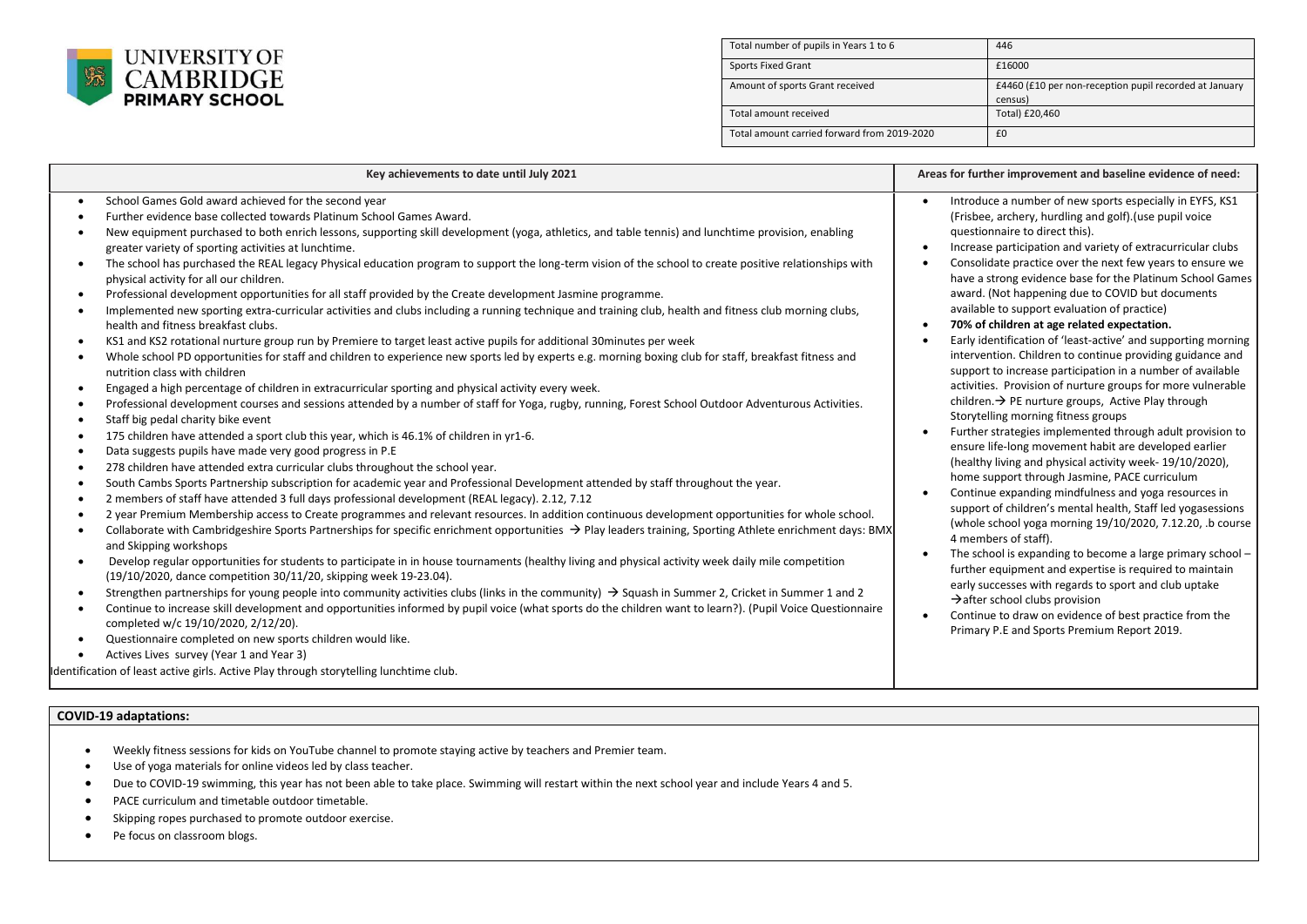| Key indicator 1:<br>The engagement of all pupils in regular physical activity                                                                                                                                                                              |                                                                                                                                                                                                                                                                                                                                            |                           |                                                                                                                                                                                                                                                                                                                                                                                                                                                                                                                                                                                                                                           | Total allocation:                                                                                                                                                                                                                                                                                                                                                                                      |
|------------------------------------------------------------------------------------------------------------------------------------------------------------------------------------------------------------------------------------------------------------|--------------------------------------------------------------------------------------------------------------------------------------------------------------------------------------------------------------------------------------------------------------------------------------------------------------------------------------------|---------------------------|-------------------------------------------------------------------------------------------------------------------------------------------------------------------------------------------------------------------------------------------------------------------------------------------------------------------------------------------------------------------------------------------------------------------------------------------------------------------------------------------------------------------------------------------------------------------------------------------------------------------------------------------|--------------------------------------------------------------------------------------------------------------------------------------------------------------------------------------------------------------------------------------------------------------------------------------------------------------------------------------------------------------------------------------------------------|
|                                                                                                                                                                                                                                                            | - Chief Medical Officer guidelines recommend that primary school pupils undertake at least 30 minutes of physical activity a day in school                                                                                                                                                                                                 |                           | £1257.25                                                                                                                                                                                                                                                                                                                                                                                                                                                                                                                                                                                                                                  |                                                                                                                                                                                                                                                                                                                                                                                                        |
| <b>School focus with</b><br>clarity on intended<br>impact on pupils                                                                                                                                                                                        | <b>Actions to achieve</b>                                                                                                                                                                                                                                                                                                                  |                           | <b>Evidence and Impact</b>                                                                                                                                                                                                                                                                                                                                                                                                                                                                                                                                                                                                                | Sustainability and suggested next<br>steps:                                                                                                                                                                                                                                                                                                                                                            |
| Children will continue to have access to a<br>variety of extracurricular physical activity<br>throughout the week.                                                                                                                                         | Subsidise cost of extra-curricular providers (Premier Sport etc.) and<br>sports coaches to deliver extra-curricular activity.<br>Offer club spaces to children who are not currently achieving age-<br>related expectations in P.E.<br>Lunchtime clubs will be provided by professional coaches.                                           | £960                      | The daily mile provides a minimum of 15 minutes additional daily<br>activity for children within the school. Launched through a whole<br>school assemble on 5 <sup>th</sup> October 2020, exploring the exciting delivery<br>of this to children.<br>A range of after school clubs have been provided both by teachers,<br>support staff and Premier Education group, to ensure children have<br>the opportunity for an extra 60 minutes of physical activity as an<br>extension to the school day.                                                                                                                                       | Development of University<br>partnerships to continue to expand<br>opportunities for children to<br>experience an increasing amount of<br>sporting activities.<br>Utilising the link with the South<br>Cambridge School Sports Partnership,<br>we will explore further professional<br>development opportunities for both<br>Learning Coaches and teachers to<br>ensure teaching staff can confidently |
| Children will have access to a variety of<br>sports equipment available at playtimes to<br>support all in achieving active playtimes.                                                                                                                      | Equipment will be purchased only if it is robust enough and if it can<br>be used for different games/sports/activities.<br>Further equipment will be purchased for lunchtime and playtime<br>games.<br>Play leaders within Year 4 will deliver games during playtimes.<br>Explored through our membership to the local sports partnership. | Skipping<br>ropes<br>£195 | Skipping ropes purchased and utilised to enhance children's<br>playtimes.<br>Children surveyed to ensure they find the games and equipment<br>provided by the school and coaches engaging and to understand the<br>amount of children increasing their activity as a result. $\rightarrow$ Pupil voice<br>completed.                                                                                                                                                                                                                                                                                                                      | deliver sessions for a range of sports.<br>Purchase further playtime equipment<br>for next outdoors storage shed. Using<br>pupil voice to decide upon sports of<br>interest.                                                                                                                                                                                                                           |
| The Daily mile will continue to be<br>embedded as part of children's everyday<br>learning.                                                                                                                                                                 | KS1 and KS2 assembly to promote the daily mile initiative utilising<br>living sport resources.                                                                                                                                                                                                                                             | monitors<br>£83.30        | Heart rate The Mount Mile Challenge (Launched 8 <sup>th</sup> March) has enabled staff to<br>develop exciting strategies for maintaining children's interests and<br>passion for running and to track progress and activity levels within the<br>class.                                                                                                                                                                                                                                                                                                                                                                                   | Explore new ways of building the<br>children's passion for running and<br>keeping the daily mile exciting each<br>day. Elements of current Daily Mile<br>initiative will expand across EYFS to<br>promote the engagement of all pupils<br>in regular physical activity from a                                                                                                                          |
| Children will be encouraged to develop and<br>build on their skills through the REAL PE<br>Jasmine programme which will enable them<br>to evaluate their own and others' practice.<br>Ensure all children have the clothing to take<br>part in PE lessons. | Subject leaders to familiarise themselves with the Jasmine REAL PE<br>learning nutrition.<br>Teachers to provide opportunities for children to evaluate their<br>own and others practice.<br>Extra PE kits purchased.                                                                                                                      | 18.95                     | The PE, Sport and Health Wheel has been utilised across the school<br>to record and evidence impact of PE provision (met and discussed<br>19/10/2020 by subject leaders, reviewed in Spring term and<br>implemented across whole school).<br>Subject leadership team have worked in collaboration with the<br>Create Development Team to support provision across whole school on practice and support the<br>(Subject leader 3 day course, lesson observation and quality<br>assurance support in Summer term).<br>Review section of lessons implemented to enable children to reflect<br>upon / evaluate their own and others practice. | young age.<br>Children's active engagement in lesson<br>increases, through a process of self-<br>reflection and review. All staff to utilise<br>the learning nutrition wheel to reflect<br>implementation of this within lesson<br>time.                                                                                                                                                               |
|                                                                                                                                                                                                                                                            | Identification of least active girls. Followed by a staff PD course in<br>Active play through storytelling organised by the FA. Implement<br>Sports Active Play through storytelling within a lunchtime club                                                                                                                               |                           | Increased participation by all children in PE lessons.<br>The school has utilised its link with the South Cambridge School<br>Sports Partnership to ensure Professional Development of staff and<br>children. This year courses have taken place in the areas of football,<br>active play through storytelling, play leaders.                                                                                                                                                                                                                                                                                                             | Continue to implement additional clubs<br>to support vulnerable and less active                                                                                                                                                                                                                                                                                                                        |

F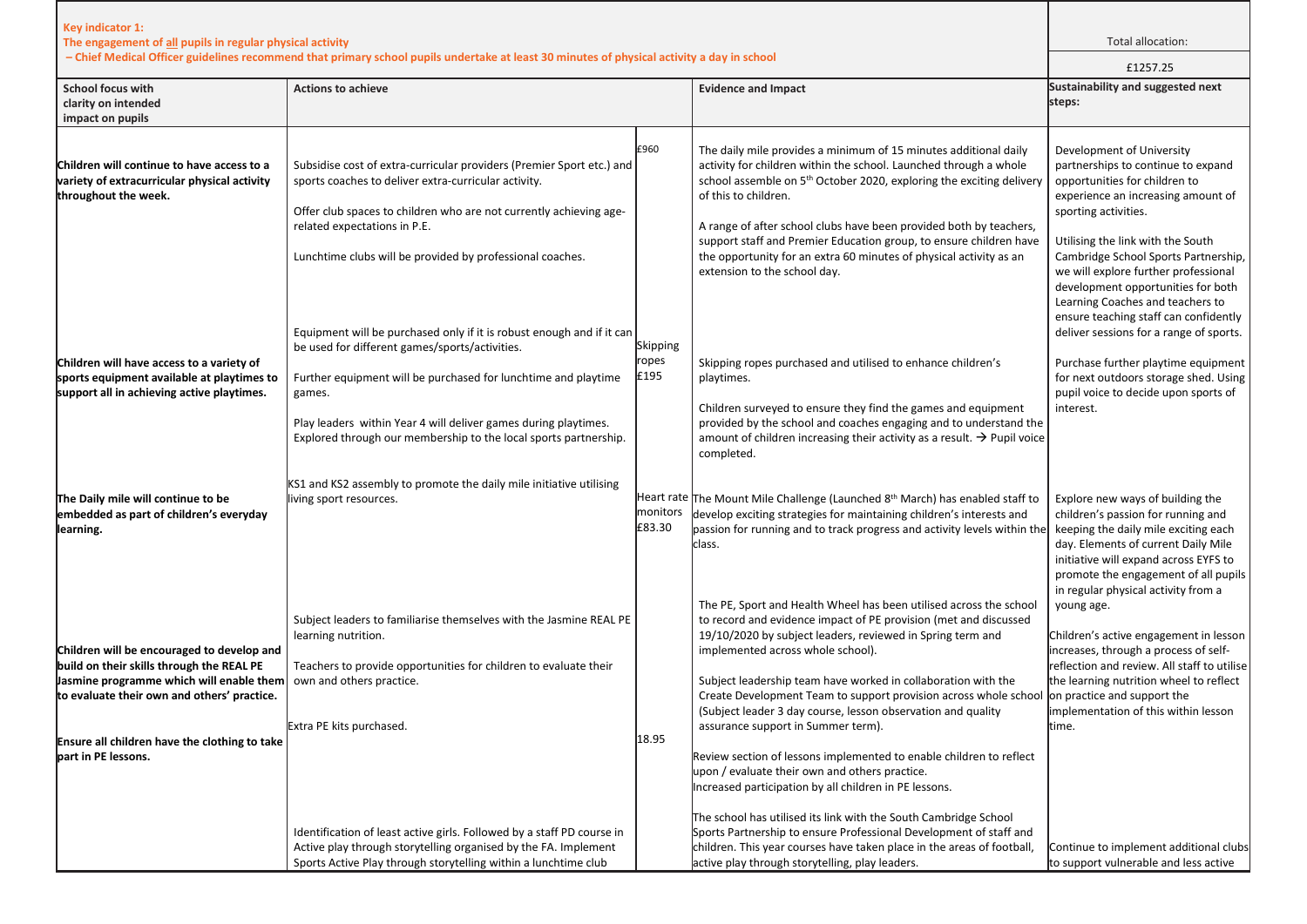| Provide nurture group opportunities for                                      | setting.                                                                                                                    |                    |                                                                                                                                           | children to increase their participation<br>in a range of sports.        |
|------------------------------------------------------------------------------|-----------------------------------------------------------------------------------------------------------------------------|--------------------|-------------------------------------------------------------------------------------------------------------------------------------------|--------------------------------------------------------------------------|
| more vulnerable and less active children.                                    | Support staff members to lead nurture groups and clubs.                                                                     |                    | The children have taken part in high quality sports sessions                                                                              |                                                                          |
|                                                                              | Timetable and book sessions with Premier Education Group.                                                                   |                    | developing their coordination, balance, and agility.                                                                                      |                                                                          |
|                                                                              |                                                                                                                             |                    |                                                                                                                                           | Support teachers with EYFS sports                                        |
|                                                                              |                                                                                                                             |                    |                                                                                                                                           | assessment.                                                              |
| <b>Premier Education Group will provide sports</b>                           |                                                                                                                             |                    |                                                                                                                                           |                                                                          |
| sessions to Reception classes.                                               |                                                                                                                             |                    |                                                                                                                                           |                                                                          |
| Key indicator 2:                                                             |                                                                                                                             |                    |                                                                                                                                           | Total allocation:                                                        |
|                                                                              | The profile of PESSPA being raised across the school as a tool for whole school improvement                                 |                    |                                                                                                                                           | £1040                                                                    |
| <b>School focus with</b>                                                     | Implementation                                                                                                              |                    | Impact                                                                                                                                    | Sustainability and suggested next                                        |
| clarity on intended                                                          |                                                                                                                             |                    |                                                                                                                                           | steps:                                                                   |
| impact on pupils                                                             |                                                                                                                             |                    |                                                                                                                                           |                                                                          |
| Two members of staff to oversee the                                          | Identify areas of expertise and utilise this to train and lead other                                                        |                    | Children see and understand the opportunities that excelling/enjoying The creation of sports specialists                                  |                                                                          |
| integration of the new scheme of work.                                       | professionals to share knowledge.                                                                                           |                    | in sports can provide (PowerPoint on healthy lifestyle benefits/daily<br>mile 19/10/2020). Children's participation in both in school and | esponsible for raising standards and<br>assessing areas of further need. |
|                                                                              | Allow time for strategic planning.                                                                                          |                    | community activities is enriched.                                                                                                         |                                                                          |
|                                                                              |                                                                                                                             |                    |                                                                                                                                           |                                                                          |
| Children see P.E and sport as an integral                                    | Opportunities for enrichment days.                                                                                          | Skipping           | Sport visitors to lead sessions in school: cricket.                                                                                       | Daily Mile reboot during Autumn 1<br>term.                               |
| part of their school experience and later                                    |                                                                                                                             | £520               |                                                                                                                                           |                                                                          |
| llife.                                                                       | Children exposed to a variety of sports people and high quality                                                             |                    | Sport enrichment days that inspired pupils: BMX champion, skipping                                                                        | Include opportunities for athlete visits                                 |
|                                                                              | experiences. Sporting role model visitors to run frequent<br>assemblies and activity days providing a real life context and | <b>BMX</b><br>£520 | world record holder.                                                                                                                      | in strategic calendar.                                                   |
|                                                                              | inspiration for children to apply their skills learnt within school.                                                        |                    |                                                                                                                                           | Children, parents and teachers to                                        |
|                                                                              |                                                                                                                             |                    |                                                                                                                                           | recognise achievements in PE.                                            |
| Children value sport, physical movement                                      | Updated sports policy implemented.                                                                                          |                    | Healthy eating teaching opportunities are integtrated within the<br>curriculum.                                                           | Health and Wellness strategy                                             |
| and healthy eating - the profile of sport is                                 |                                                                                                                             |                    |                                                                                                                                           | developed and embedded in                                                |
| raised across the school.                                                    |                                                                                                                             |                    | Pupils are aware of the opportunities on offer and are enthused by                                                                        | curriculum.                                                              |
|                                                                              |                                                                                                                             |                    | others' successes - profile of sport is raised and cycle of                                                                               | Healthy eating professional develop                                      |
| Daily mile achievements, sporting                                            | Home communication - year group specific Sporting skills focus to be                                                        |                    | participation is facilitated. Learning street/displays sport $\rightarrow$ music                                                          | meeting and integration of TasteEd                                       |
| opportunities, celebrations and new<br>opportunities visible to children and | included within the schools year group blog.                                                                                |                    | room                                                                                                                                      | curriculum.                                                              |
| lteachers at all times.                                                      | Links with Aspens (kitchen contractors) create healthy eating                                                               |                    | Resources for each classroom to support provision. $\rightarrow$ playground                                                               | To utilise the kitchen space to teach                                    |
|                                                                              | events.                                                                                                                     |                    | bags                                                                                                                                      | children a range of healthy recipes and                                  |
|                                                                              | Links with Premier Sports (wraparound care) school and outside                                                              |                    | Parents are aware of the children's current focus of learning within                                                                      | develop an understanding of what<br>constitutes a healthy diet.          |
|                                                                              | professionals to ensure children have an opportunity enjoy                                                                  |                    | P.E and encouraged to celebrate this via classroom blogs.                                                                                 |                                                                          |
|                                                                              | exercise in new and exciting ways.                                                                                          |                    |                                                                                                                                           |                                                                          |
|                                                                              | Train and lead teachers in the implementation of physical literacy                                                          |                    |                                                                                                                                           |                                                                          |
|                                                                              | across subjects and lessons.                                                                                                |                    |                                                                                                                                           |                                                                          |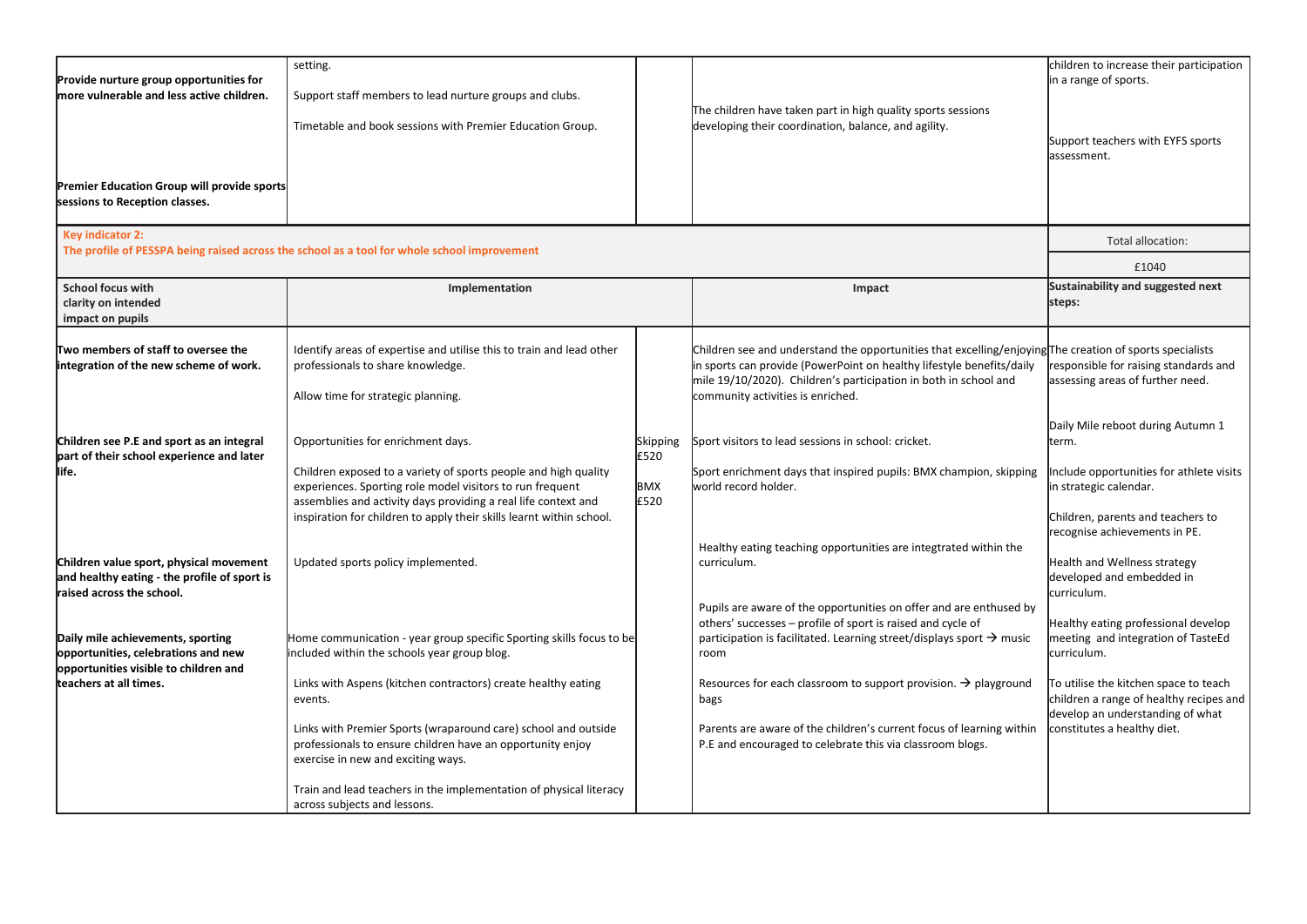| <b>Key indicator 3:</b>                                                                                                                                                                                                                                                                 | Total allocation:                                                                                                                                                                                                                                                                                                                                                                                                                                                                                            |                                                                                                                       |                                                                                                                                                                                                                                                                                                                                                                                       |                                                                                                                                                                                                                                                                                                                                                                                              |
|-----------------------------------------------------------------------------------------------------------------------------------------------------------------------------------------------------------------------------------------------------------------------------------------|--------------------------------------------------------------------------------------------------------------------------------------------------------------------------------------------------------------------------------------------------------------------------------------------------------------------------------------------------------------------------------------------------------------------------------------------------------------------------------------------------------------|-----------------------------------------------------------------------------------------------------------------------|---------------------------------------------------------------------------------------------------------------------------------------------------------------------------------------------------------------------------------------------------------------------------------------------------------------------------------------------------------------------------------------|----------------------------------------------------------------------------------------------------------------------------------------------------------------------------------------------------------------------------------------------------------------------------------------------------------------------------------------------------------------------------------------------|
| Increased confidence, knowledge and skills of all staff in teaching PE and sport                                                                                                                                                                                                        | £12,140.34                                                                                                                                                                                                                                                                                                                                                                                                                                                                                                   |                                                                                                                       |                                                                                                                                                                                                                                                                                                                                                                                       |                                                                                                                                                                                                                                                                                                                                                                                              |
| Intent                                                                                                                                                                                                                                                                                  | Implementation                                                                                                                                                                                                                                                                                                                                                                                                                                                                                               |                                                                                                                       | Impact                                                                                                                                                                                                                                                                                                                                                                                | Sustainability and suggested next steps:                                                                                                                                                                                                                                                                                                                                                     |
| School staff to gain confidence and develop their<br>knowledge and understanding of how to deliver high<br>quality provision consequently<br>School staff to increase confidence in assessing PE using<br>the new Jasmine REAL PE scheme. Improving pupil<br>progress and achievements. | Create questionnaire to assess current levels of<br>confident and subject knowledge.<br>Membership to Jasmine PE. Providing access to all<br>resources and assessment tools.<br>Continue to utilise the Jasmine program to enable<br>teachers to provide consistently high quality<br>provision: 4 days whole school staff CP session<br>provided by real legacy program (Jasmine scheme<br>of work).2 members of staff to attend real PE CLC 2 development<br>day training and share new knowledge with all | Subscription<br>repayments<br>November 2020<br>£4046.79<br>August 2020<br>£5,395.71<br>Staff professional<br>£2,248.2 | Staff questionnaire sent out to all classes. This<br>provided a clear picture of current levels of<br>confidence.<br>Jasmine has provided additional resources and<br>lesson plans that have supported teachers in<br>particular those that were new to teaching PE or<br>who lacked confidence.<br>All staff have successfully completed PE<br>assessments utilising the new scheme. | Designated individuals to continue to<br>implement and monitor impact of the new<br>scheme of work and train any new members<br>of staff.<br>To reduce the reliance upon external training<br>by the end of the year.<br>Identified members of staff to complete in<br>school training to other members of staff.<br>Staff to be contacted in September to make<br>timetabling arrangements. |
|                                                                                                                                                                                                                                                                                         | staff. X2 members of staff to go on a real PE CLC 3<br>day training course (Jasmine scheme of work). Half<br>day Twilight training real PE (Jasmine scheme of<br>work). 1-day lesson modelling day for 24 teachers<br>(Jasmine scheme of work).<br>Opportunities for teachers to observe each other<br>and share practice through online media.                                                                                                                                                              |                                                                                                                       | Children have made good progress through the<br>delivery of high quality lessons.<br>Whole school assessment implemetned<br>Training opportunities shared with staff                                                                                                                                                                                                                  | 1) Games (rugby, football, cricket)<br>2) Jasmine lessons (using wheels/review)<br>3) Assessment<br>4) Mindfulness<br>Keep building the PE bank of curriculum<br>resources.                                                                                                                                                                                                                  |
| Whole school training and focus on curriculum maps,<br>lassessment framework and tools.                                                                                                                                                                                                 | Utilise supporting resources curriculum mapping,<br>assessment frameworks and tools to assist<br>teaching and assessment(Jasmine scheme of work).                                                                                                                                                                                                                                                                                                                                                            | £449.64<br>Staff development                                                                                          | Children will understand a clear progression of skill<br>within each sport $\rightarrow$ subject leader quality<br>assurance through observations and pupil voice<br>completed in summer term.                                                                                                                                                                                        | Quality assurance assured through<br>observations of lessons throughout the school.                                                                                                                                                                                                                                                                                                          |
| Support teachers in providing appropriate resources to<br>support teaching of Mindfulness activities.                                                                                                                                                                                   | Half-termly yoga sessions with<br>Mindfulness teacher, were unable to take place due<br>to COVID restrictions. In their place pre-recorded<br>Yoga videos were sent to all staff to model good<br>practice.                                                                                                                                                                                                                                                                                                  |                                                                                                                       | Children feel empowered to assess their own and<br>other's learning and have developed physical<br>literacy skills: Jasmine lessons implemented at least Develop mindfulness and yoga curriculum<br>once a week<br>Children will be inspired by high quality modelling<br>of key skills.                                                                                              | across school.                                                                                                                                                                                                                                                                                                                                                                               |
|                                                                                                                                                                                                                                                                                         | Suitable cover for CPD.                                                                                                                                                                                                                                                                                                                                                                                                                                                                                      |                                                                                                                       | NQT training successfully completed and high<br>quality PE teaching observed.                                                                                                                                                                                                                                                                                                         | Tailored support for new teachers and NQT's<br>entering the school Jasmine training session<br>organised with Subject Lead.                                                                                                                                                                                                                                                                  |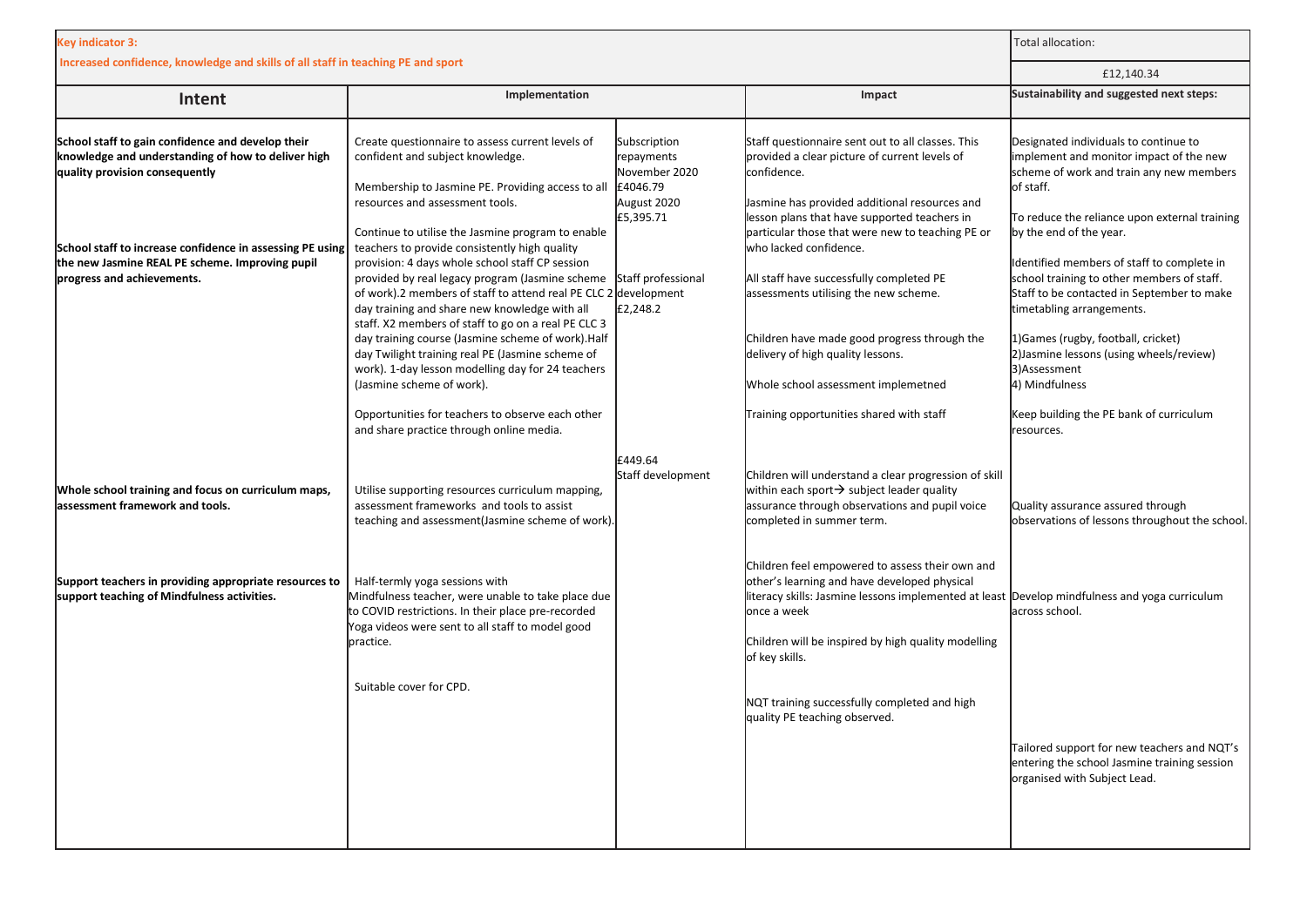| <b>Key indicator 4:</b>                                                                                                                                                                                                          |                                                                                                                                                                                  |                                                                                                                                         |                                                                                                                                                                                                                                                                                                                                                                                                                           | Total allocation:                                                                                                                                                                                         |
|----------------------------------------------------------------------------------------------------------------------------------------------------------------------------------------------------------------------------------|----------------------------------------------------------------------------------------------------------------------------------------------------------------------------------|-----------------------------------------------------------------------------------------------------------------------------------------|---------------------------------------------------------------------------------------------------------------------------------------------------------------------------------------------------------------------------------------------------------------------------------------------------------------------------------------------------------------------------------------------------------------------------|-----------------------------------------------------------------------------------------------------------------------------------------------------------------------------------------------------------|
| Broader experience of a range of sports and activities offered to all pupils                                                                                                                                                     |                                                                                                                                                                                  |                                                                                                                                         |                                                                                                                                                                                                                                                                                                                                                                                                                           | £5,404.54                                                                                                                                                                                                 |
| Intent                                                                                                                                                                                                                           | Implementation                                                                                                                                                                   |                                                                                                                                         | Impact                                                                                                                                                                                                                                                                                                                                                                                                                    | Sustainability and suggested next steps:                                                                                                                                                                  |
| <b>Raising Quality: using Premier Sports</b><br>https://sport.premiereducation.com                                                                                                                                               | Premier sports to implement a range of sporting<br>activities for children. Including skating and<br>support during sports day.                                                  | £2970                                                                                                                                   | High Quality provision for children. (Jasmine<br>scheme implemented from Autumn 2020)<br>Professional Development for all staff builds a<br>collective understanding of the need for good PE<br>lessons to counteract health issues and childhood<br>obesity.                                                                                                                                                             | Now the school has purchased a range of<br>equipment, the focus will continue to be<br>directed upon CPD opportunities and links<br>within the community.<br>Organise 'Top-up' swimming opportunities for |
| Continue to offer a wider range of activities both within<br>and outside the curriculum in order to get more pupils<br>involved. Focus particularly on those pupils who do not<br>take up additional PE and Sport opportunities. | Purchase new equipment for a variety of different<br>sports (outdoor speakers for dance and electronic<br>counters for daily mile).<br>Manage and organise storage of equipment. | Outdoor speakers<br>£104.49.<br>Supporting technology<br>£7.20<br>Electronic counters<br>17.98<br>£2,084.87 shed and<br>some equiptment | Lesson plans showing evidence of reference to food<br>and healthy eating (WB 7.12.20)<br>Healthy Eating: TasteEd staff training session for all<br>staff and school catering team.<br>High quality equipment that enables children to<br>experience physical education and sport in a<br>positive way.<br>Variety of equipment bought enables different<br>clubs to run and school sport lessons to be well<br>resourced. | those children who are not meeting the<br>requirements of the National Curriculum by<br>the end of Year 6.<br>Find out about new sports that can be<br>introduced.                                        |
| Make links with the community to ensure children have Build external links within the community and<br>opportunities to take part in a range of different sports                                                                 | opportunity to share practice with other schools.<br>Squash sessions organised for Year 6 pupils                                                                                 | £220                                                                                                                                    | Opportunities within community to learn new<br>sports: squash for Y6<br>Cricket sessions: Year 1, 5 and Year 4                                                                                                                                                                                                                                                                                                            |                                                                                                                                                                                                           |